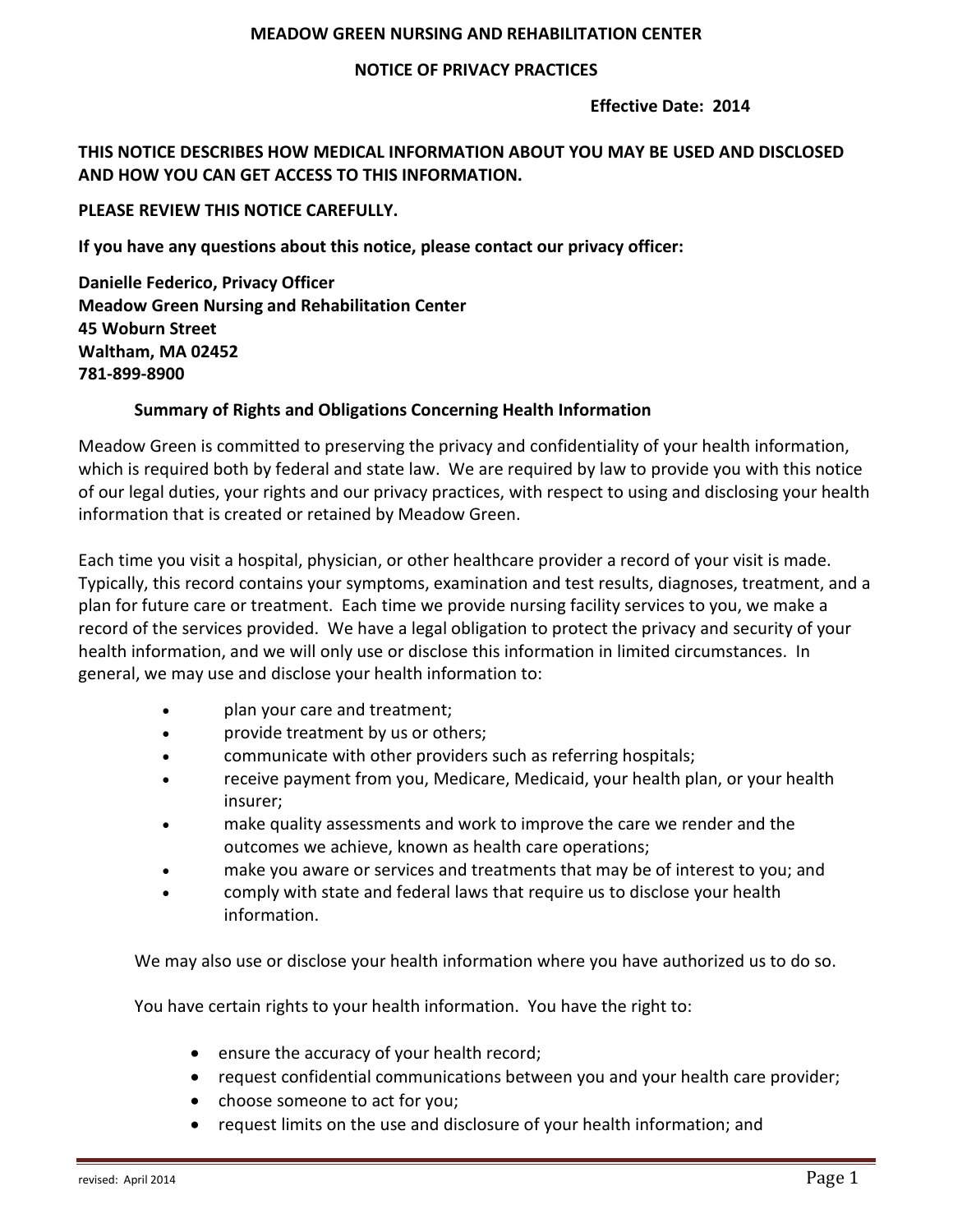• request and accounting of certain uses and disclosures of health information we have made about you.

We are required to:

- $\bullet$  maintain the privacy and security of your health information;.
- provide you with notice (in paper and/or electronic format) of our *Notice of Privacy Practices*, explaining our legal duties and privacy practices with respect to health information we collect and maintain about you;.
- **•** abide by the terms of our most current *Notice of Privacy Practices;*.
- notify you if we are unable to agree to a requested restriction;
- accommodate reasonable requests you may have to communicate health information by alternative means or at alternative locations; and.
- Advise you promptly if a breach occurs that may have compromised the privacy or security of your health information.

# We reserve the right to change our practices and to make the new provisions effective for all **your'health'information'that'we'maintain.**

Should our information practices change; a revised *Notice of Privacy Practices* will be available upon request. If there is a material change, a revised Notice of Privacy Practices will be distributed to the extent required by law.

We will not use or disclose your health information without your authorization, except as described in our most current *Notice of Privacy Practices*.

In the following pages, we explain our privacy practices and your rights to your health information in more detail.

# We May Use or Disclose Your Health Information In The Following Ways

## **Treatment:**

We may use your health information to provide you with medical treatment or services. For example, health information obtained by a nurse, physician, or other member of your healthcare team may by recorded in your record and used to determine the best course of treatment for you. By recording your current healthcare information, in the future, we can see your medical history to help in diagnosing and treatment, or to determine how well you are responding to treatment. We may provide your health information to other health providers, such as specialist physicians, to assist in your treatment. Should you ever be hospitalized, we may provide the hospital or its staff with the health information it requires to provide you with effective treatment.

## Payment:

We may use and disclose your health information so that we may bill and collect payment for the services that you may receive from us. For example, we may contact your health insurer to verify your eligibility for benefits, and may need to disclose some details of your medical condition or expected course of treatment. We may use or disclose your information so that a bill may be sent to you, your health insurer, or a family member. The information on or accompanying the bill may include information that identifies you and your diagnosis, as well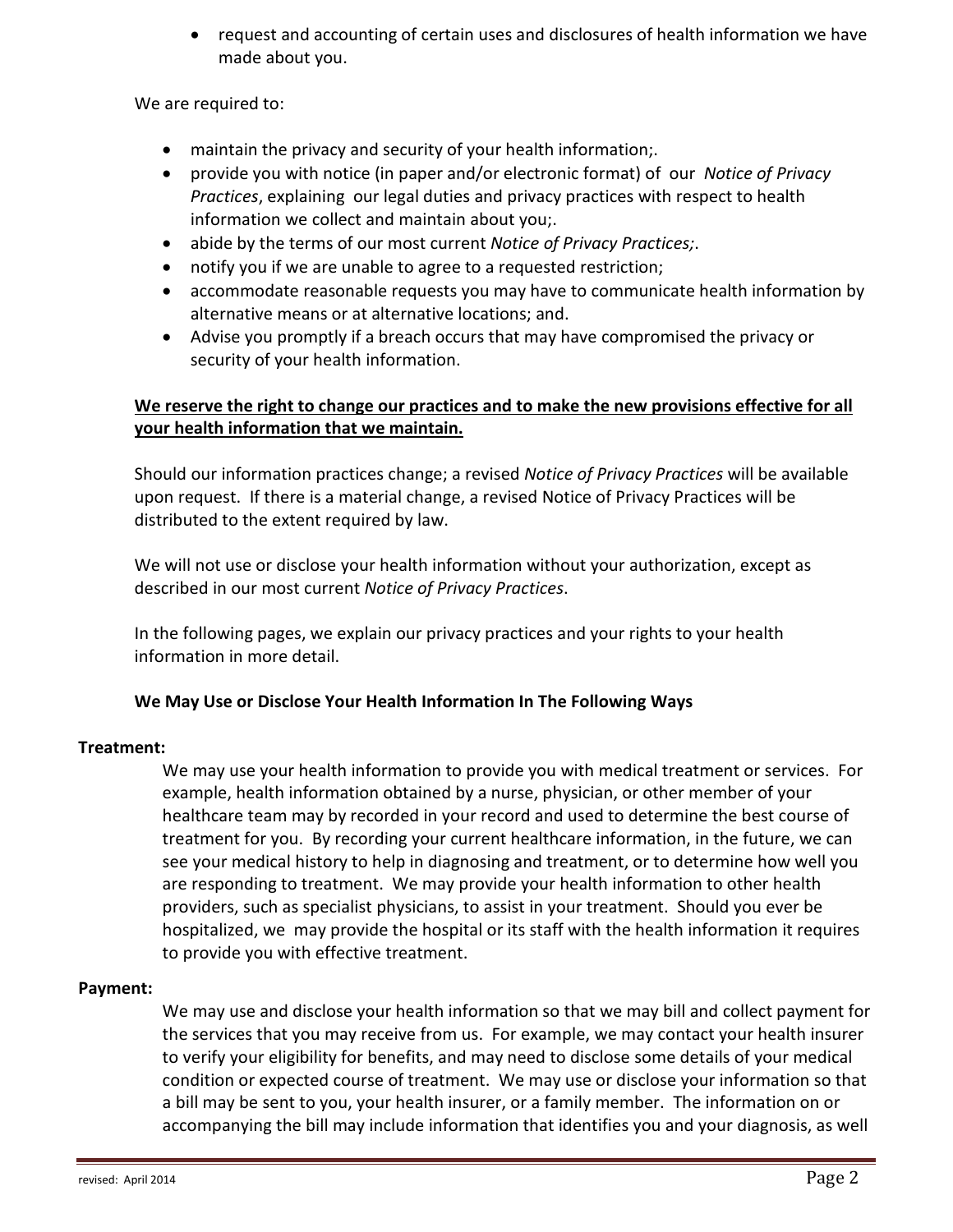as services rendered, any procedures performed, and supplies used. Also, we may provide health information to another health care provider, such as an ambulance company that transported you to a hospital, to assist in the health care provider's billing and collection efforts.

### **Health Care Operations:**

We may use and disclose your health information to assist in the operation of our facility. For example, facility staff may use information in your health record to assess the care and outcomes in your case and others like it as part of a continuous effort to improve the quality and effectiveness of the nursing facility care and services we provide. We may use and disclose your health information to conduct cost management and business planning activities for our facility. We may also provide such information to other health care entities for their health care operations. For example, we may provide information to your health insurer for its quality review purposes.

## **MD^'Transmission:**

Nursing facilities participating in Medicare and Medicaid are required to conduct comprehensive, accurate, standardized and reproducible assessments of each resident's functional capacity and health status. This information is used to aid in the administration of the survey and certification of Medicare/Medicaid nursing facilities and to improve the effectiveness and quality of care given in those facilities. The information will be used to track changes in health and functional status over time for purposes of evaluation and improving the quality of care provided by nursing facilities and is also necessary for the nursing facilities to receive reimbursement for Medicare/Medicaid services.

## **Medical'and'Nursing'Residents'and'Medical'and'Nursing'Students:**

Medical and nursing residents or medical and nursing students may observe or participate in your treatment or use your health information to assist in their training. You have the right to refuse to be examined, observed, or treated by medical and nursing residents or medical and nursing students. [Note: Massachusetts law, M.G.L. c. 111, § 70, provides patients with the right to refuse treatment or observation by medical residents and students, but the statute only applies to hospitals and clinics.]

## **Business'Associates:**

Meadow Green sometimes contracts with third-party business associates for services. Examples include companies providing laboratory tests, billing services, consultants, and legal counsel. We may disclose your health information to our business associates so that they can perform the job we have asked them to do. To protect your health information, however, we require our business associates to appropriately safeguard your information.

## **Directory:**

Unless you notify us that you object, we will use your name, location in the facility, general condition, and religious affiliation for directory purposes. This information may be provided to members of the clergy and except for religious affiliation, to other people that ask for you by name.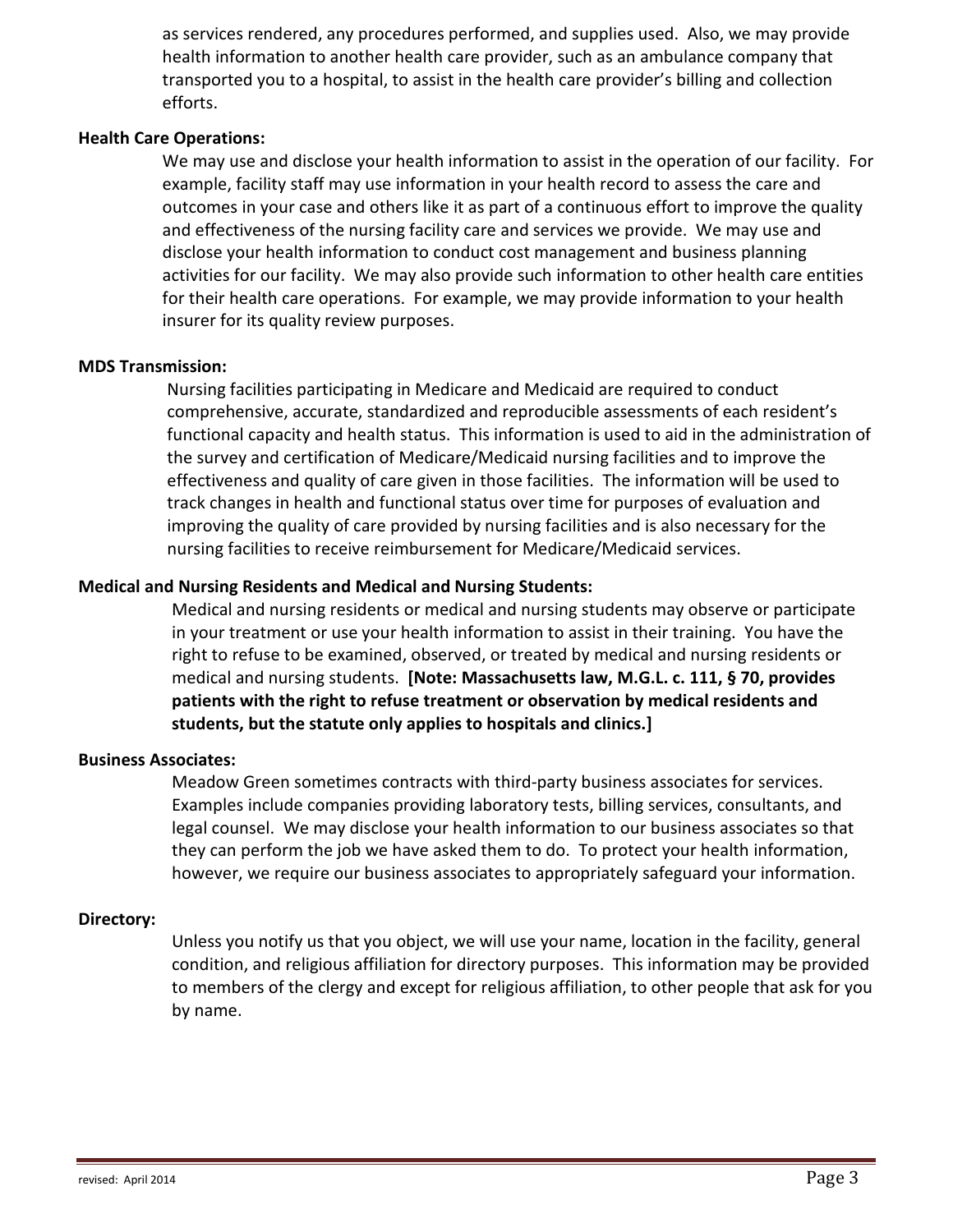### **Treatment Options:**

We may use and disclose your health information in order to inform you of alternative treatments.

## **Photographs'and'Memory'Boards:**

Photographs or videotapes may be taken of you as a means of identification in case of emergency or for health-related purposes. If you provide us with an authorization photographs or videotapes also may be taken for holiday activities, memory boards, cue boxes and resident of the month announcements. In addition, if you provide us with an authorization, we may display within the facility a written summary about your life history, hobbies, and/or personal information to provide resident cueing and enhance quality of life.

#### **Release to Family/Friends:**

Our health care professionals, using their professional judgment, may disclose to a family member, other relative, close personal friend or any other person you identify, your health information to the extent it is relevant to that person's involvement in your care or payment related to your care. We will provide you with an opportunity to object to such a disclosure whenever we practicably can do so. If you are not present or able to agree or object to the use or disclosure we will use our professional judgment to determine whether the disclosure is in your best interest.

### **Health Related Benefits and Services:**

We may use and disclose health information to tell you about health-related benefits or services that may be of interest to you. In face-to-face communications we may tell you about other products and services that may be of interest to you.

#### **Disaster Relief:**

We may disclose your health information in disaster relief situations where disaster relief organizations seek your health information to coordinate your care, or notify family and friends of your location and condition. We will provide you with an opportunity to agree or object to such a disclosure whenever we practicably can do so.

#### **Marketing:**

We are required by law to receive your written authorization before we use or disclose your health information for marketing purposes. We may provide you with promotional gifts of nominal value. Under no circumstances will we sell our resident lists or your health information to a third party without your written authorization.

#### **Fundraising:**

We may contact you as part of a fundraising effort relating the facility.

### **Public Health Risks:**

We may disclose health information about you for public health activities. These activities generally include the following:

- Licensing and certification carried out by public health authorities;
- Prevention or control of disease, injury or disability;
- Reports of births and deaths;
- Reports of child abuse or neglect;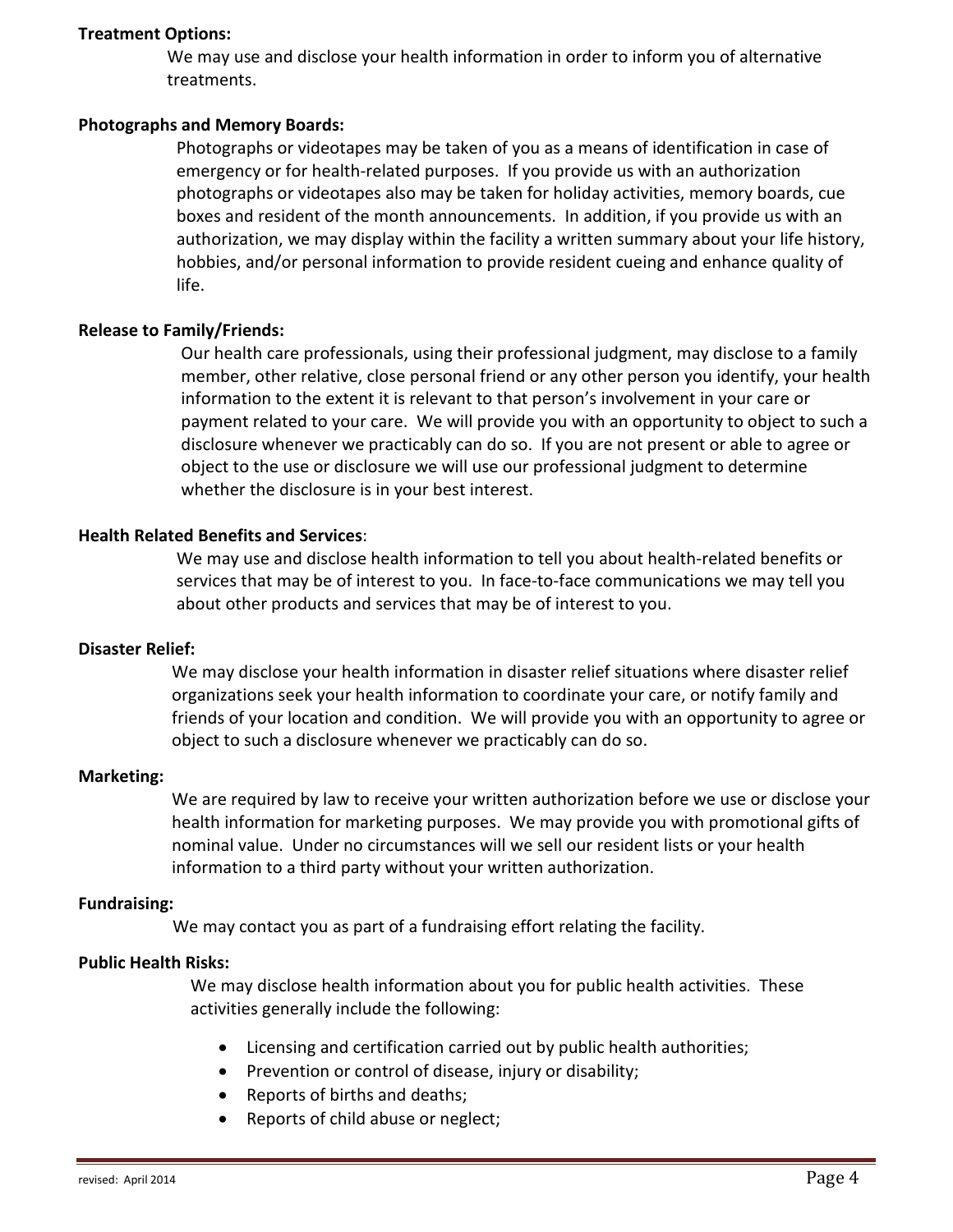- Notifications to people who may have been exposed to a disease or may be at risk for contracting or spreading a disease or condition;
- Organ or tissue donation;
- Notification to appropriate government authorities if we believe a resident has been the victim or abuse, neglect or domestic violence. We will make this make this disclosure when required by law, or if you agree to the disclosure or when authorized by law and in our professional judgment disclosure is required to prevent serious harm.

### **Funeral'Directors/Medical'Examiners:'**

We may disclose health information to funeral directors or medical examiners so that they may carry out their duties.

## Food and Drug Administration (FDA) and Department of Health and Human Services (HHS):

We may disclose to the FDA and other regulatory agencies of the federal and state government health information relating to adverse events with respect to food, supplements, products and product defects, or post marketing monitoring information to enable product recalls, repairs or replacement.

We will share information about you if state or federal laws require it, including with HHS if it wants to see that we're complying with federal privacy law.

## **Psychotherapy Notes:**

Under most circumstances, without your written authorization we may not disclose the notes a mental health professional took during a counseling session. However, we may disclose such notes for treatment and payment purposes, for state and federal oversight of the mental health professional, for the purposes or medical examiners and coroners, to avert a serious threat to health or safety, or as otherwise authorized by law.

#### **Research:**

We may disclose your health information to researchers when the information does not directly identify you as the source of the information or when a waiver has been issued by an institutional review board or a privacy board that has reviewed the research proposal and protocols for compliance with standards to ensure the privacy of your health information.

## **Workers'Compensation:**

We may disclose your health information to the extent authorized by and to the extent necessary to comply with laws relating to workers compensation or other similar programs established by law.

#### **Law'Enforcement:**

We may release your health information:

- $\bullet$  in response to a court order, subpoena, warrant, summons, or similar process if authorized under state or federal law;
- to identify or locate a suspect, fugitive, material witness, or similar person;
- $\bullet$  about the victim of a crime if, under certain limited circumstances, we are unable to obtain the person's agreement;
- $\bullet$  about a death we believe may be the result of criminal conduct;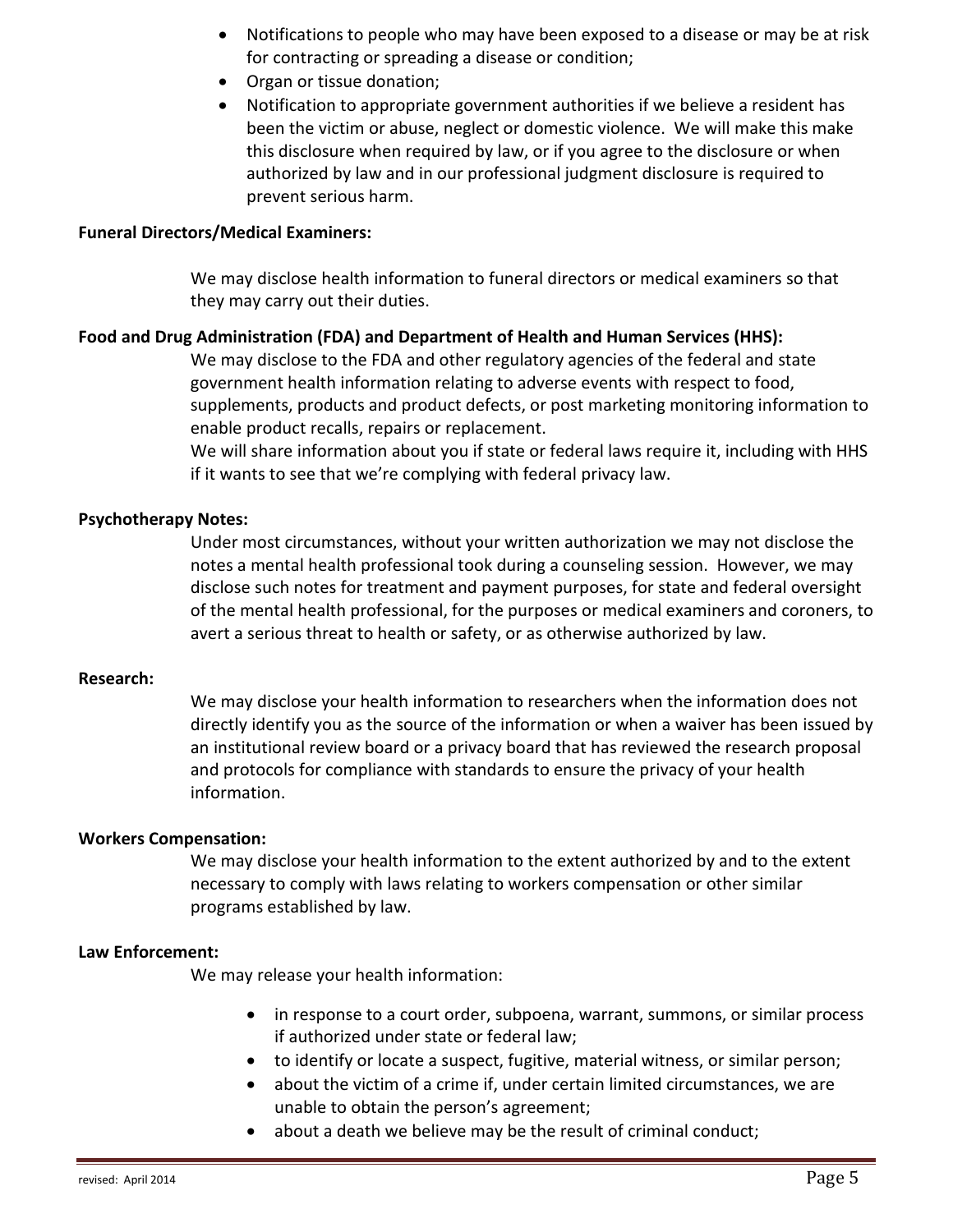- about criminal conduct at Meadow Green;
- to coroners or medical examiners;
- $\bullet$  in emergency circumstances to report a crime, the location of the crime or victims, or the identity, description, or location or the person who committed the crime;
- $\bullet$  to authorized federal officials for intelligence, counterintelligence, and other national security authorized by law; and
- to authorized federal officials so they may conduct special investigations or provide protection to the President, other authorized persons, or foreign heads of state.

## **De-identified Information:**

We may use your health information to create "de-identified information or we may disclose your information to a business associate so that the business associate can create de-identified information on our behalf. When we "de-identify" health information, we remove information that identifies you as the source of the information. Health information is considered "de-identified" only if there is no reasonable basis to believe that the health information could be used to identify you.

## **Personal Representative:**

If you have a personal representative, such as a legal guardian, we will treat that person as if that person is you with respect to disclosures of your health information. If you become deceased, we may disclose health information to an executor or administrator of your estate to the extent that person is acting as your personal representative

# Limited Data Set:

We may use and disclose a limited data set that does not contain specific readily identifiable information about you for research, public health, and health care operations. We may not disseminate the limited data set unless we enter into a data use agreement with the recipient in which the recipient agrees to limit the use of that data set to the purposes for which it was provided, ensure the security of the data, and not identify the information or use it to contact any individual.

# **Authorization'for'Other'Uses'of'Health'Information**

Uses of health information not covered by our most current *Notice of Privacy Practices* or the laws that apply to us will be made only with your written authorization.

If you provide us with authorization to use or disclose health information about you, you may revoke that authorization, in writing at any time. If you revoke your authorization, we will no longer use or disclose health information about you for the reasons covered by your written authorization, except to the extent that we have already taken action in reliance on your authorization or, if the authorization was obtained as a condition of obtaining insurance coverage and the insurer has the right to contest a claim or the insurance coverage itself. We are unable to take back any disclosures we have already made with your authorization, and we are required to retain our records of the care that we provided to you.

# Your Health Information Rights

You have the following rights regarding health information we gather about you: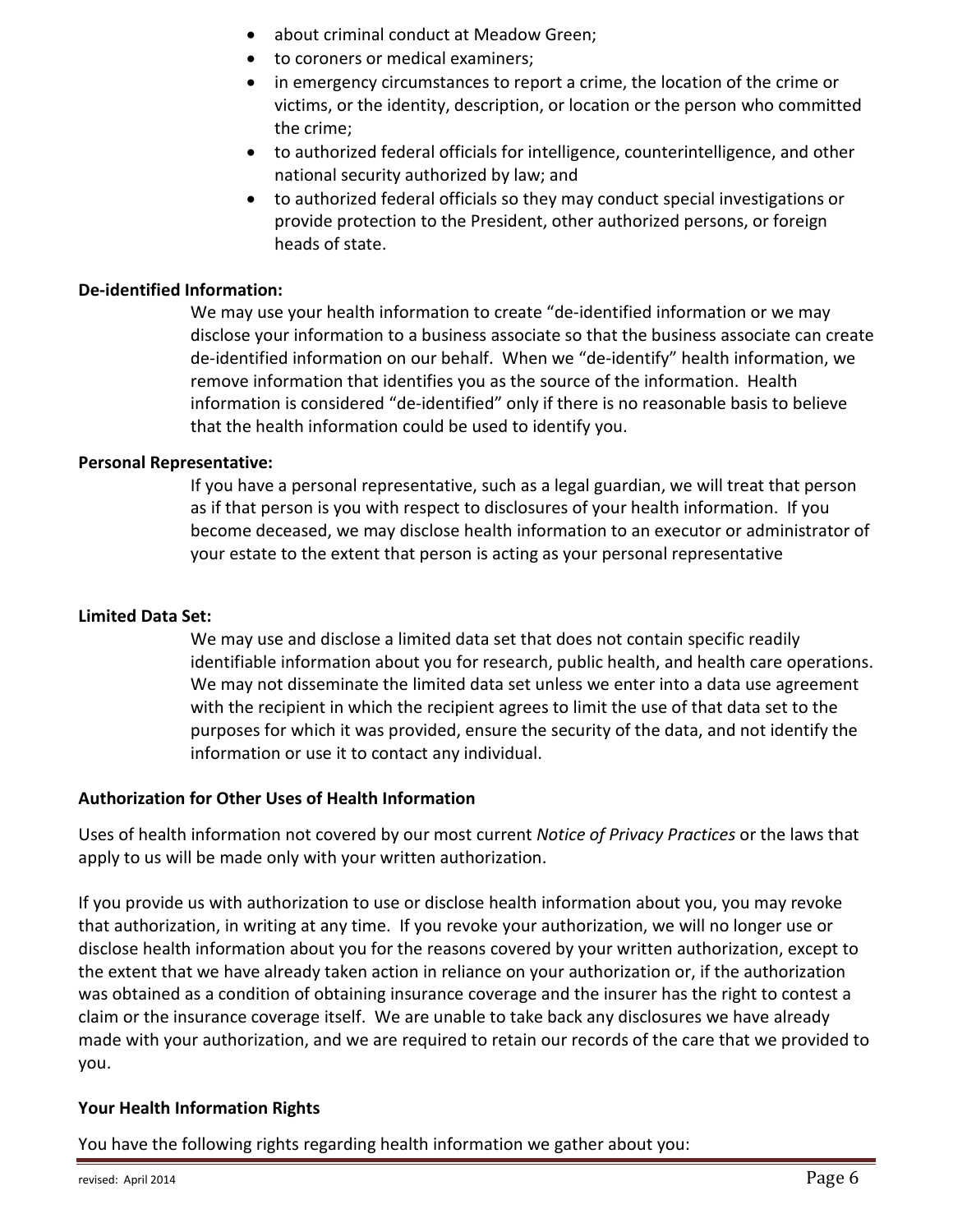## Right to Obtain a Paper or Electronic Copy of This Notice:

You have the right to a paper copy of this Notice of Privacy Practices at any time. Even if you have agreed to receive this notice electronically, you are still entitled to a paper copy.

## **Right to Inspect and Copy:**

You have the right to inspect, and receive copies, of health information (in either paper or electronic format) that may be used to make decisions about your care. To inspect and copy health information, you must submit a request to the Human Resources Director. You or your personal representative may request a copy of health information in writing or verbally. If you request a copy of your health information, Meadow Green may charge a reasonable fee for the costs of labor, postage and supplies associated with your request. We may not charge you a fee if you require your health information for a claim for benefits under the Social Security Act (such as claims for Social Security and Supplemental Security income, and Mass Health benefits) or any other state or federal needs-based benefit program.

## **Right to Amend:**

If you feel that health information we have about you is incorrect or incomplete, you may ask us to amend the information. You have the right to request an amendment for as long as we retain the information.

To request an amendment, your request must be made in writing and submitted to Danielle Federico at the above listed address. In addition, you must provide a reason that supports your request.

We may deny your request for an amendment if it is not in writing or does not include a reason to support the request. In addition, we may deny your request if you ask us to amend information that:

- was not created by Meadow Green, unless the person or entity that created the information is no longer available to make the amendment;
- $\bullet$  is not part of the health information kept by or for Meadow Green;
- $\bullet$  is not part of the information which you would be permitted to inspect and copy; or
- $\bullet$  is accurate and complete.

If we deny your request for amendment, you may submit a statement of disagreement. We may reasonably limit the length of this statement. Your letter of disagreement will be included in your medical record, but we may also include a rebuttal statement.

# **Right to an Accounting of Disclosures:**

You have the right to request an accounting of disclosures of your health information made by Meadow Green. In your accounting, we are not required to list certain disclosures, including:

- disclosures made for treatment, payment, and health care operations purposes or disclosures made incidental to treatment, payment, and health care operations;
- disclosures made pursuant to your authorization;
- $\bullet$  disclosures made to create a limited data set;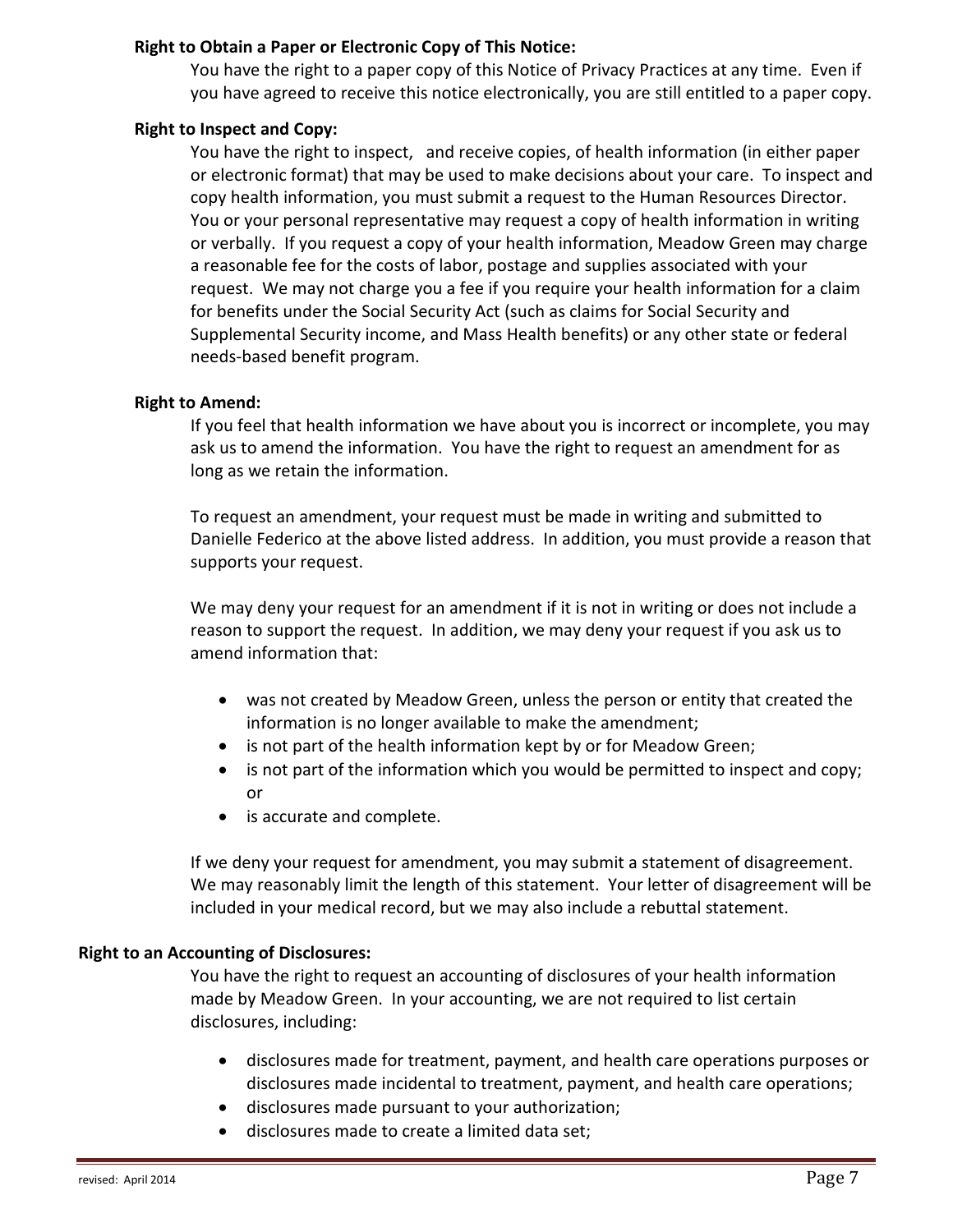- disclosures made directly to you or your personal representative;
- disclosures made to correctional institutions or law enforcement officials having lawful custody of you;
- disclosures made for national security or intelligence purposes;
- disclosures made for notification purposes such as in an emergency;
- disclosures made for our facility directory.

To request an accounting of disclosures, you must submit your request in writing to the Human Resources Director. Your request must state a time period, which may not be longer than six years and may not include dates before April 14, 2003. Your request should indicate in what form you would like the accounting of disclosures (for example, on paper or electronically by e-mail). The first accounting of disclosures you request within any twelve-month period will be free. For additional requests within the same period, we may charge you for the reasonable costs of providing the accounting of disclosures. We will notify you of the costs involved and you may choose to withdraw or modify your request at that time, before any costs are incurred. Under limited circumstances mandated by federal and state law, we may temporarily deny your request for an accounting of disclosures.

## **Right to Request Restrictions:**

You have the right to request a restriction or limitation on the health information we use or disclose about you for treatment, payment, or health care operations. You also have the right to request a limit on the health information we communicate about you to someone who is involved in your care or the payment for your care.

We are not required to agree to your request. If we do not agree, we will comply with your request unless the restricted information is needed to provide you with emergency treatment.

To request restrictions, you must make your request in writing to the Director of Human Resources. In your request you must tell us:

- $\bullet$  what information you want to limit.
- whether you want to limit our use, disclosure, or both.
- $\bullet$  to whom you want the limits to apply.
- If you pay for a service or health care item out-of-pocket in full, you can ask us not to share that information for the purpose of payment with your health insurer.

## **Right to Request Confidential Communications:**

You have the right to request that we communicate with you about medical matters in a certain way or at a certain location. For example, you can ask that we only contact your personal representative at home or by e-mail.

To request confidential communications, you must make your request in writing to Danielle Federico. We will not ask you the reason for your request. We will accommodate all reasonable requests. Your request must specify how or where you wish to be contacted.